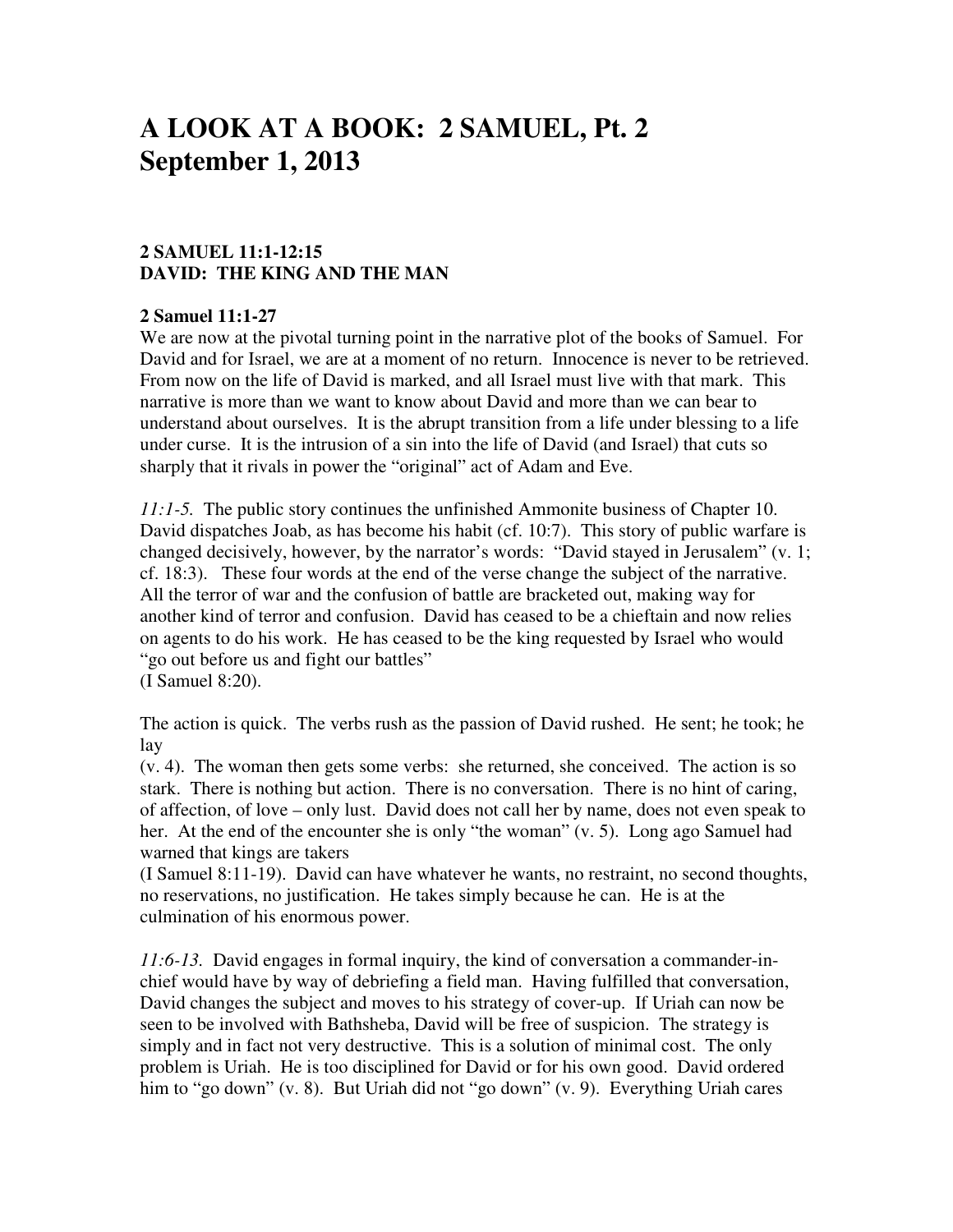about is at risk. Uriah will not eat, drink, or lie at ease. The incongruity between their risk and his comfort would be too great and would cause him to betray his very identity. How different David, who sleeps with the wife of another man while that man is risking his life for David in a war that was David's war. Uriah's words indict David. Uriah the Hittite, a foreigner, is not even a child of the torah. But he is faithful. It is a stunning moment of disclosure and contrast.

Thus, on Uriah's last night, David spends it eating and drinking with Uriah. How crass and cynical. David does not get drunk; he stays in control. But Uriah gets drunk. Indeed, the text specifies that David "made him drunk." The scene ends with the ominous refrain, "Uriah did not go down" (v. 13). David could no more control the principled Uriah than he could manage the pregnancy of Uriah's wife.

*11:14-25.* Joab does not make an inquiry about the king's order. Joab does not need to know everything. He knows enough. Joab can read between the lines of the dispatch. Joab is the kind of hatchet man every king must have, someone who acts always in the interest of the king without scruple or reservation. The second attempt at cover-up works easily and quickly. Joab is aware that he has used what was militarily a foolish strategy. He does not want to be blamed for such a strategy. He makes sure that David understands such a strategy was necessary for the elimination of Uriah.

*11:26-27.* First, Bathsheba mourned Uriah and David married Bathsheba. Second, Bathsheba bore to David the son conceived in verses 2-5. She is called "the wife of Uriah." That is how the narrator wants us to regard her. That is who she will always be; David's daring, ruthless act will not alter that fact. Even in the royal genealogy of Matthew (ch. 1)., in which Tamar  $(v, 3)$ , Rahab and Ruth  $(v, 5)$ , and Mary  $(v, 16)$  have their own names, Bathsheba remains "the wife of Uriah" (v. 6). Finally, as a concluding verdict, the narrative adds, "The thing was evil in the eyes of Yahweh" (v. 27). The king may act. The king may kill. The king may be self-satisfied. The king, however, is not capable of revising moral reality. The king may imagine he has escaped the hard, nonnegotiable reality of the old torah tradition. The king may imagine he is morally autonomous and subject to no one.

## **2 Samuel 12:1-15a**

*12:1-6.* David thought no one would notice, but he failed to reckon with the seeing eyes of Yahweh, and the discerning word of Nathan. In 11:3, 4, 14, 16, David "sent." Now, in 12:1, Yahweh sends. David no longer sends; he only receives. He has no option.

The parable is clear and simple (vv. 1-4). There were two men, one rich and one poor. The rich man is not very interesting. It does not take long to describe and dismiss him. He had everything – period. End of description. The poor man occupies our attention. He had one female lamb. This one lamb was like a treasured daughter, which he nurtured and to which he gave food and drink from his own cup. This precious lamb lies in the man's bosom, treasured and safe. The rich man needed lunch. He took the lamb – daughter of the poor man. The word calls attention to itself: "He took." It is the word Samuel used in 8:11-19 to anticipate the self-centered king, because only kings take. It is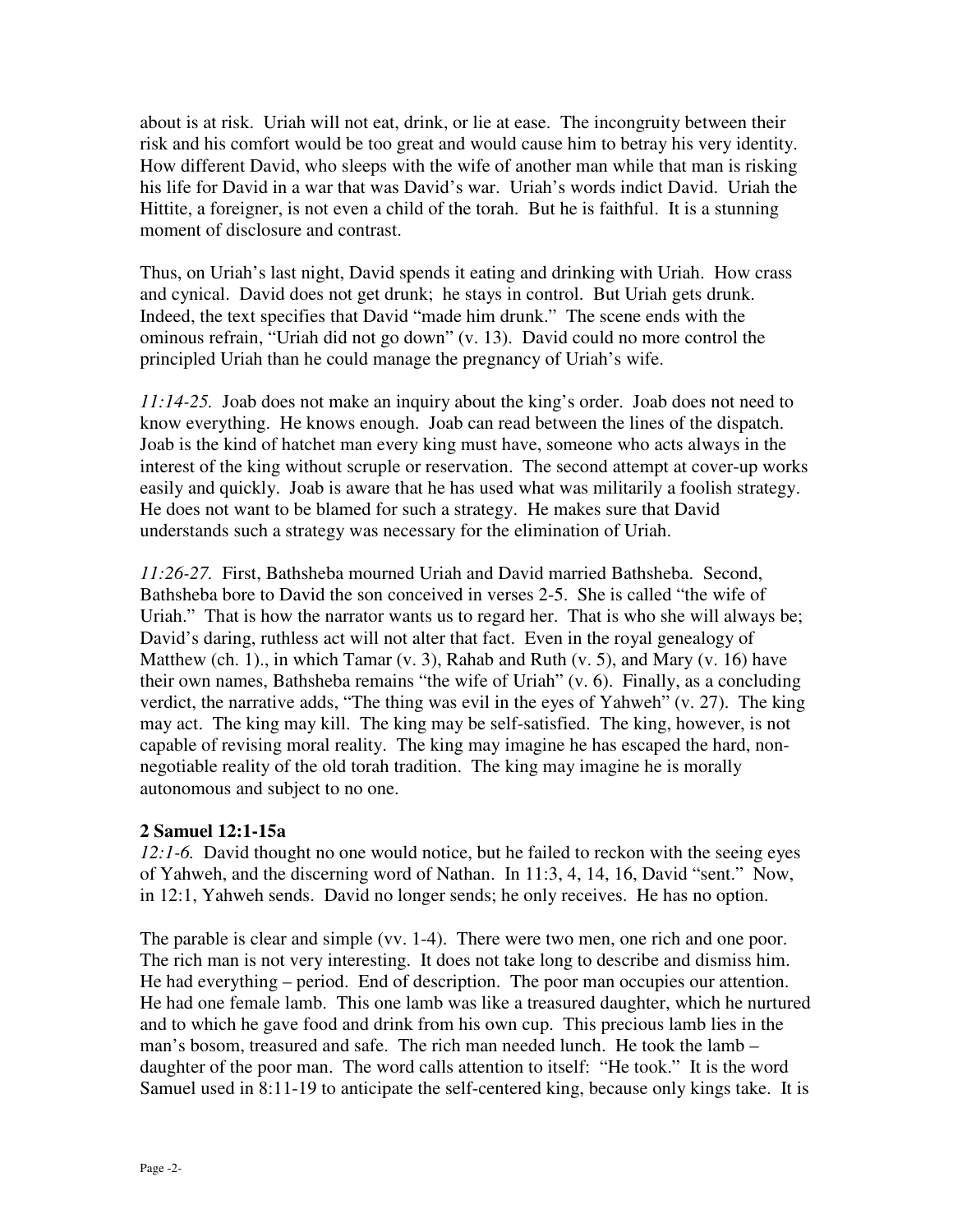the word reporting David's action in 11:4 David took Bathsheba. The parable does its powerful work. David's response is immediate, indignant, and on target. David is properly appalled at the crassness of the rich man who acts in ways that are economically and sexually destructive.

## **2 SAMUEL 12:15b-14:20**

#### **2 Samuel 12:15b-31**

*12:15b-23.* Nathan had assessed the cost of the child (v. 14): The child will die. These verses show David's capacity for a human gesture that is marked by nobility. David knows when to weep and when to relinquish his grief (cf. Ecclesiastes 3:4). The child does not die immediately (v. 18). The child, much treasured by David, came to David at great cost, great humiliation, great shame and dismantling. This is the child he tried to pawn off on Uriah. Now the child is sick and David wills him life with all his power. He fasts and prays (v. 16). David's advisors do not need to report the child's death to David (vv. 18-19); he already knows. He is a master discerner of human reality. He dresses, he worships, and he eats (v. 20). He is not fatalistic but he will live boldly in the present, ready to turn loose of what is lost and face life where he now is. No doubt this episode is reported to show that the cost assessed by Nathan did indeed have to be paid (v. 14).

*12:24-25.* In a brief but intentional and well-placed note, a second son is born to this illwrought marriage. The second son is legitimately conceived in wedlock. Now Bathsheba is "his wife." Perhaps the grieved death has overcome the label "wife of Uriah." The child's name is Solomon, derived from *salom* (Shalom). He is loved and treasured by Yahweh. Solomon is born so close to the sordidness, still within the echo of the prophetic lawsuit. Nonetheless, life begins again for this family..

#### **2 Samuel 13:1-39**

David has put the future of his family at risk by his greedy seizure of Uriah's wife. The remainder of the succession narrative (I Samuel 9-20; I Kings 1-2) concerns that troubled family, and particularly David's sons. Chapters 13-19 concern principally Absalom. As it turns out, Absalom is the most handsome of David's sons and the one with the nerve to move against David for the throne while David still lives.

*13:1-6.* The drama concerns Tamar, who is beautiful. She is also Absalom's sister, a fact not to be taken lightly. The story gets to the point quickly. Amnon (the firstborn and so heir, cf. 3:3) loves her. He desires her passionately, but she is not available to him. Amnon's passion collides with what is socially permitted (v. 2). This social constraint might have ended the story without any action, except for the inventive mind of Jonadab, Amnon's cunning friend (v. 3). It is a daring scheme, because the king is made the gobetween. There may be intended irony, in that David is now cast in a role like that of Uriah, to carry the message that will bring trouble.

*13:7-22.* Jonadab's plot only assured Amnon of a private interview with Tamar. Now Amnon is on his own and must be explicit with Tamar about his intentions. Tamar's response (vv. 12-13) is shrewd and discerning. She resists Amnon's advance on a variety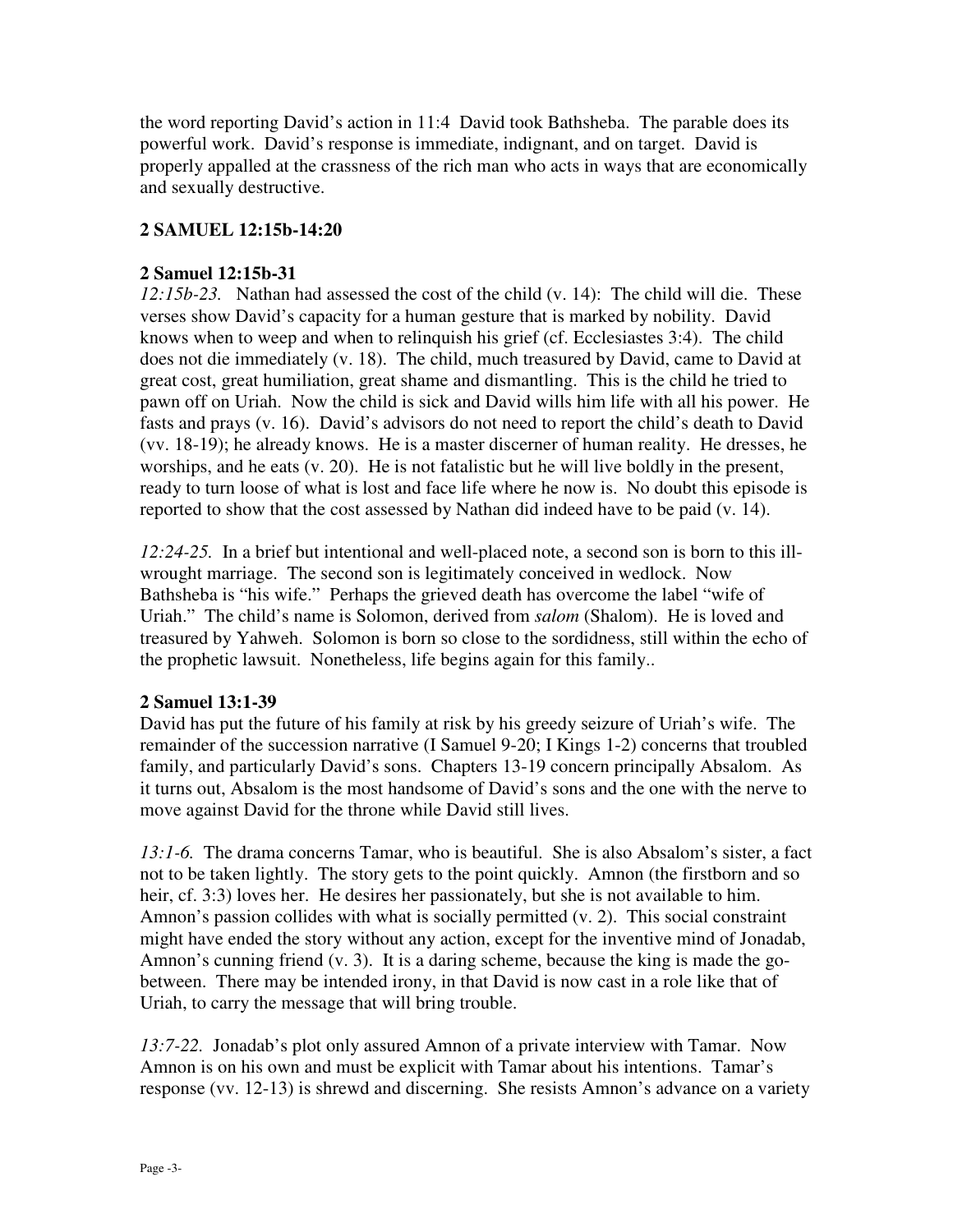of grounds. Such a "thing" may be done among the Canaanites, who are not people of the torah. Tamar's resistance then becomes more practical. Tamar would have to live with the shame. Amnon would be exposed for all time to come as a fool. Finally, Tamar suggests Amnon need not be so devious. The king understands about lust and desire. He would permit the relationship. Tamar is violated. Amnon is satisfied. It is all so quick. The rape is quick, but it will take seven years to live through the consequences of that one moment of foolish lust (cf. 13:23, 38: 14:28).

*13:23-33.* Time has passed (v. 23). Two years of humiliation for Tamar, two years of anger for David, two years of brooding vengeance for Absalom. Absalom proposes that the king and his whole company go to the sheepshearing, perhaps to check on property and production. David will not accompany the entourage, however (v. 25). The king thinks Amnon's going is odd but, in the end, permits him to go with Absalom. Absalom does not explain. His men are deeply loyal and ready to obey. Perhaps the servants of Absalom remember the Tamar affair and for that reason understand Absalom's order. The rape of Tamar has been avenged. In the process the way has been opened for Absalom to ascend the throne. We know from 3:3 that Amnon had priority over Absalom in line for the throne. Royal news travels very fast, but it also travels in distorted form. The speedy, inaccurate report re ached David quickly: Absalom has killed everyone (v. 30).

13:34-39. Absalom did not wait to see the response to his deed. He knew he was in jeopardy. He did not know if Amnon has associates who would seek revenge against him. The narrative is emphatic, saying three times, "Absalom fled" (vv. 34, 37, 38). Absalom fled (v. 37). David mourned (v. 37). The language is nicely ambiguous. He mourned "his son." Which son is he weeping for, the dead Amnon or the banished Absalom? We are not told. The narrator does not explain. Most likely David does not know. The denseness of the king's loss is so thick he cannot sort it out. Three years is a long time (v. 39). David is alone without Amnon and without Absalom. By that time David has finished his mourning for Amnon, but Absalom was as absent as Amnon. David yearned for Absalom (v. 39).

#### **2 Samuel 14:1-20**

The action of chapter 14 is set three years after that of chapter 13 (13:38). The time span between the two chapters is the time between Absalom's flight away from Jerusalem (13:34, 37) and his return to the city (14:23-24). When something needs to be done, both David and the narrator know to call on Joab. Joab takes an initiative to restore Absalom.

*14:1-7.* Joab perceives in verse 1 what we know from 13:39. David's heart was "upon Absalom." The scheme to persuade David involves an unnamed "wise woman." The king will be invited to her "theater" to perceive life differently. Joab devises a means to authorize David to act differently. The woman comes to David with great deference (v. 4). She recites a make-believe drama of life, but a thoroughly credible one. It concerns her two imagined sons, but it could have been David's unimaginable sons, or Cain and Abel, or any two siblings ready to kill. The one who has killed is still her son. His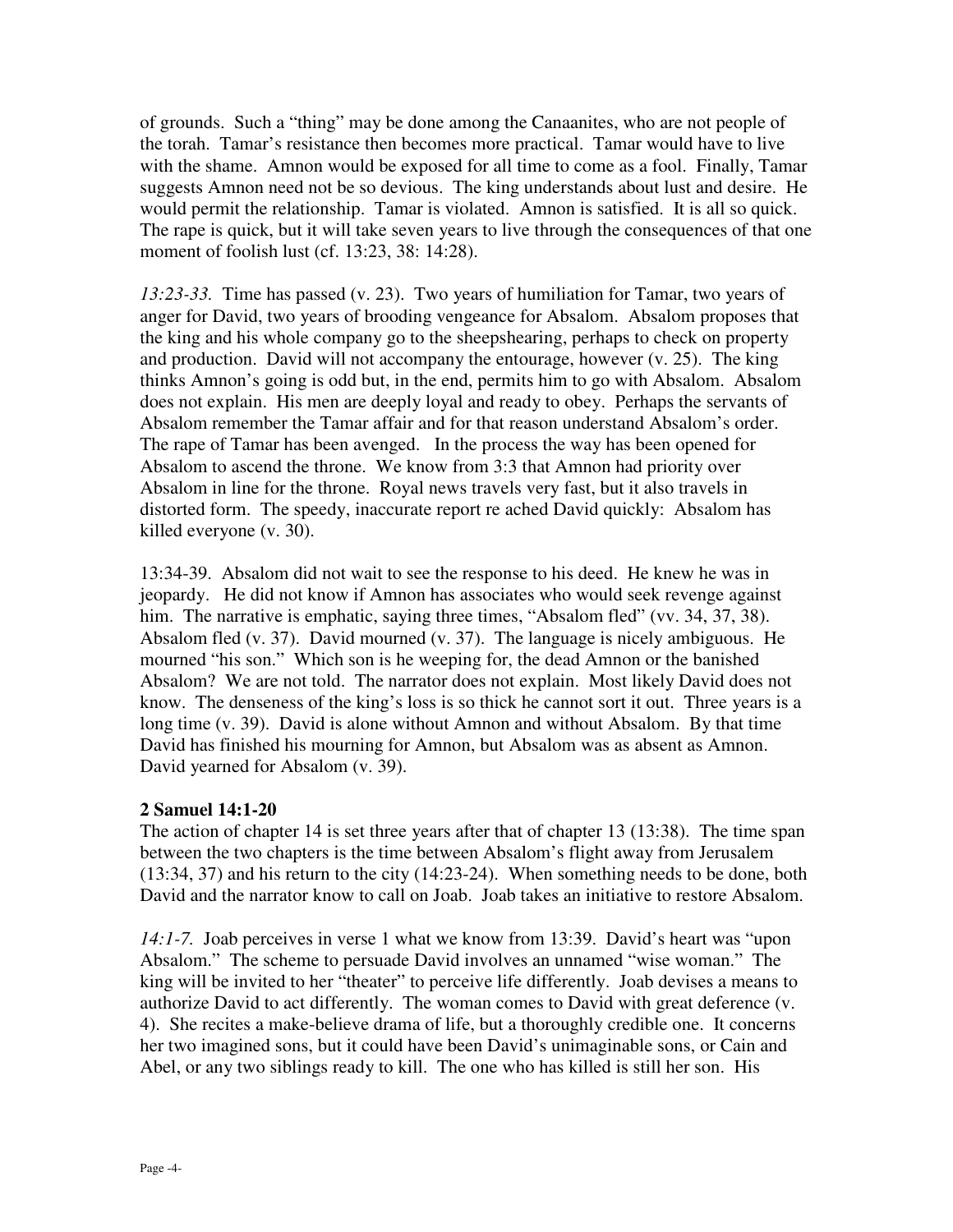violent act has not changed that elemental relationship. The woman seeks her son, not as a killer but as her son. He is all she has, and she wants him home.

*14:8-11.* It is a remarkable, playful scene, for the responses of the woman are calculated to make the king aware of his own situation and to evoke in him a new response toward Absalom. In answer, the king promises to protect the woman from those who want vengeance (v. 10). Finally the king gives his verdict: The son will be safe. "Not a hair will fall to the ground" (v. 11). The king will guarantee the son's safety. The king will stop the vengeance. When the cycle of vengeance is broken, homecoming is possible. David is a fierce man. He would not knowingly compromise vengeance. He has here compromised, however, because for an instant the woman has permitted him to perceive life in an alternative way. Vengeance is never broken until life is discerned differently.

*14:12-14.* The woman wants David to appropriate for himself the powerful truth of the imaginative scenario of the two brothers. It is outrageous to keep a son away when you want him home. Yet the king has done this very thing with his own banished son  $(v. 13)$ . David seems to think there is virtue in keeping a grudge alive; the woman counters with the assertion that real virtue is not in keeping the banished one away but in bringing him home.

*14:15-17*. The woman explains now in retrospect why she has brought her burdened situation to the king. She throws herself on the mercy of the king because she has nowhere else to turn.

*14:18-20.* David slowly, finally, catches on. He now sees the elaborate plot enacted to seduce him into a new gesture. He recognizes the hand of Joab in the seduction (v. 19). There is no threat in David's word about Joab. Perhaps David's acknowledgment of Joab is more like amazement and gratitude.

# **2 SAMUEL 15-16 THE REBELLION OF ABSALOM**

This extended narrative may be organized in three general sections: (1) the coup and David's flight (15:1-16:14); (2) the conflict of David and Absalom and competing strategies (16:15-18:8); and

(3) the victory of David, the defeat of Absalom (18:9-19:43)

## **2 Samuel 15:1-16:14**

*15:1-6.* Absalom is young and attractive (14:25-27). He is beautiful and enormously ambitious. One has an image of constant street parades in Jerusalem, calling attention to this prince and heir. Absalom spends a lot of time offering himself as an alternative candidate for king (vv. 4-6), even though there is no vacancy in the office. David's vulnerability in terms of public support is apparently derived from his slack handling of judicial responsibility. An outsider characteristically promises to do better than the incumbent. The people believed him. He "stole their heart" (v. 6).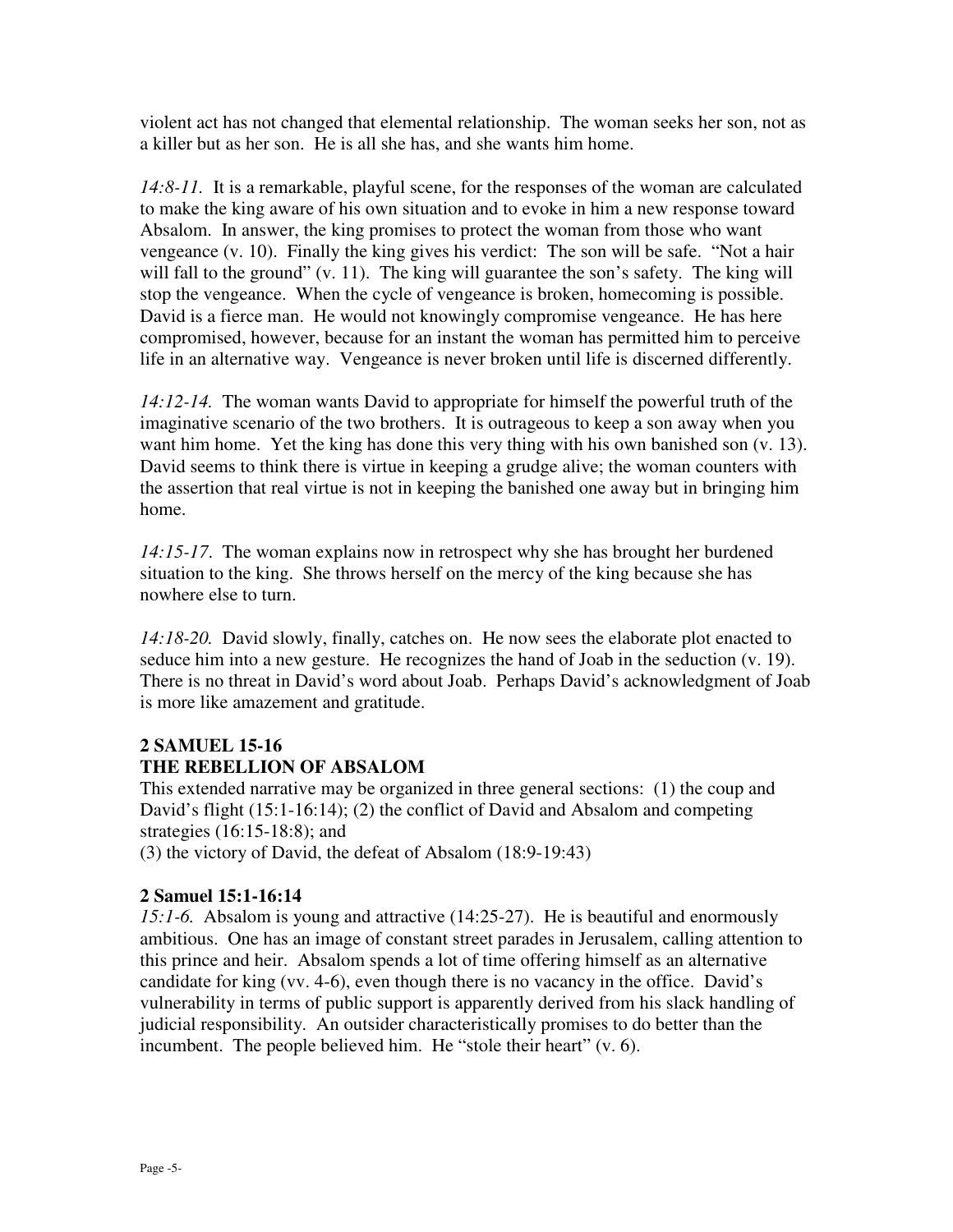*15:7-12.* Absalom does not rush into action, though. He waits four years, time enough for his resentment to turn to courage and for popular support to grow. Absalom requests and receives permission to go worship at Hebron (vv. 7-9). Again, worship is used as a cover for political activity (cf. I Samuel 16:5). Absalom recruits the powerful support of Ahithophel, a high-ranking member of David' government (v. 12). The combination of popular support and the major defection of Ahithophel makes the challenge to David formidable. The narrative summarizes nicely: "The conspiracy grew strong" (v. 12).

*15:13-31.* News of the uprising (conspiracy) is given to David (v. 13). Verse 13 recalls the popular verdict on Absalom in verse 6. The people are with Absalom. Absalom has the "men of Israel" with him. David has "his servants who were in Jerusalem." The unequal match suggests a popular movement (for Absalom) versus a palace cadre (allied with David). David must flee for his life

(v. 14). His departure from Jerusalem is not a panicked retreat. It is a long-drawn-out royal process, during which a series of important meetings and conversations must be held. The king leaves his harem in the city (v. 16). Indeed, they must stay so that Nathan's word can come to fruition (12:11). As David prepares to flee, he deals with a series of people: Ittai (vv. 19-23), Abiathar and Zadok (vv. 24-29), Hushai (vv. 32-37), Ziba (vv. 16:1-4), and Shimei (16:5-14). This series of meetings shows David alert, fully in charge, realistic, careful, and cunning. Absalom may indeed have underestimated his father's capacity for survival and self-defense.

#### **2 Samuel 16:15-23**

Absalom has waited offstage while David was given time to organize his part of the drama. Now the scene shifts to the camp of Absalom. David is on the run. Absalom holds the initiative. We are made privy to a crucial strategy meeting.

*16:15-19.* Absalom is now in Jerusalem. Jerusalem thus seems to have become Absalom's city. All that remains for David in Jerusalem, in addition to his concubines (15:16), are his two priests, Zadok and Abiathar, their two sons (15:27-29), and Hushai (15:37). Hushai must now establish his credibility with Absalom. Hushai's initial greeting to Absalom is wondrously ambiguous: "Long live the king!" (v. 16). Notice that the king is not named. Absalom and his men hear the words as an acknowledgment of Absalom, but the words permit a hidden loyalty to David, who is the real king.

*16:20-23.* There is a debate in the war council. In turn we listen to the proposal of Ahithophel, a trusted defector (16:21-17:3), and that of Hushai, who has now gained unwarranted credibility with Absalom (17:7-13). First, seize the king's concubines (vv. 20-23). Act like a king! Go public with the rebellion. Now Ahithophel's advice is enacted "in the sight of all Israel," where all can see the shift of power. The coup of Absalom, informed by the wisdom of Ahithophel, implements Yahweh's awesome judgment voiced by Nathan.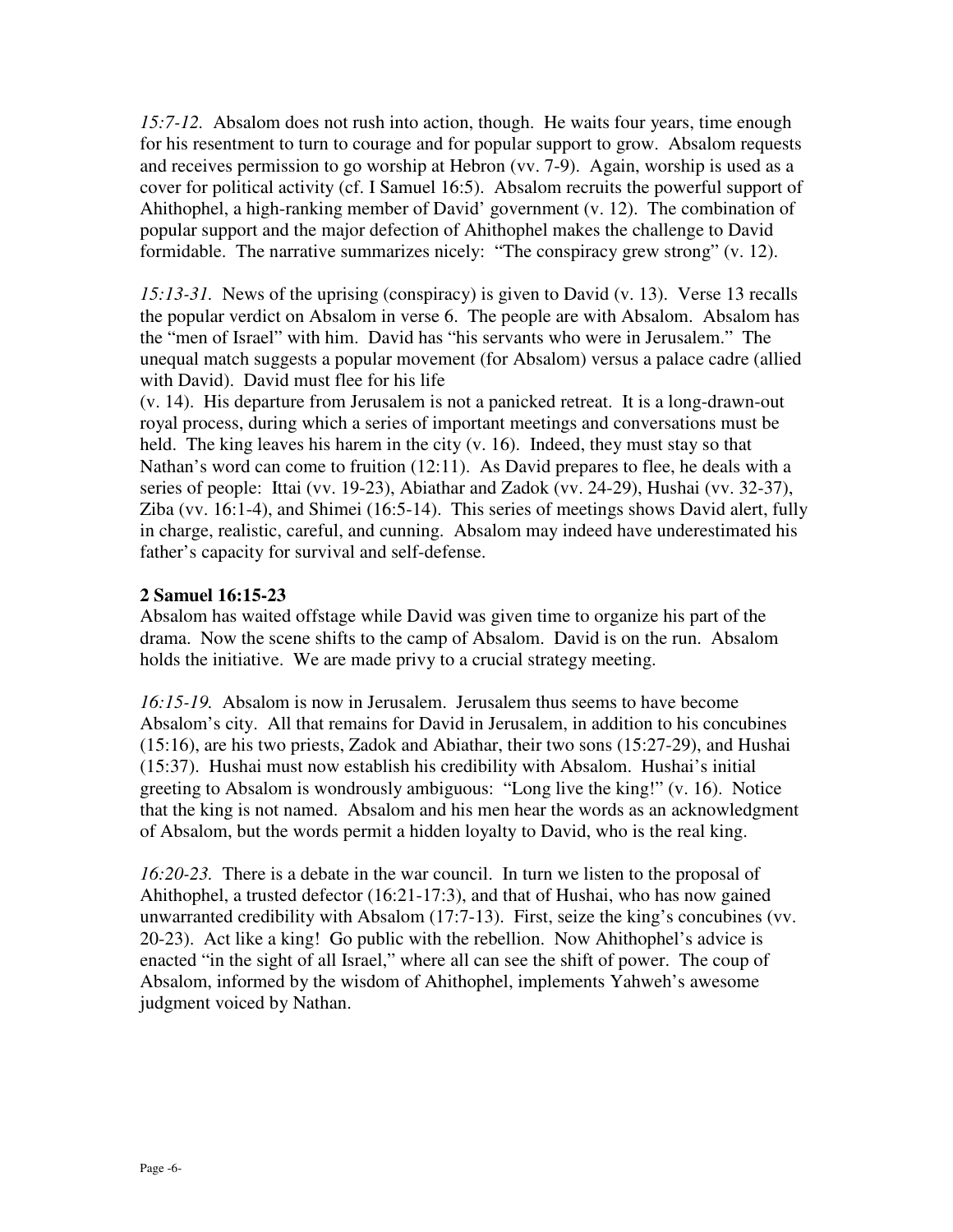#### **2 SAMUEL 17-18 THE REBELLION OF ABSALOM, con't.**

*17:1-4.* Ahithophel's second proposal concerns military strategy. Ahithophel proposes that he himself should lead a quick strike force. He is aware that David is at present exhausted and vulnerable. Thus he proposes, with his simple, swift strategy, to kill "the king only...only one man" (vv. 2-3). The populace will be unhurt and will rally to the new king. The plan is effective, simple, intelligent. It eliminates David and does not escalate social conflict.

*17:5-14* Before responding to Ahithophel's plan, Absalom summons Hushai. What rich irony! Absalom welcomes advice from the one who in fact is against him and who intends to destroy him. That plan is "not good" (v. 7). Hushai explains (falsely) why the first plan will not work. Ahithophel has underestimated David. David and his men are dangerous and brave. David will be hard to find. He is too smart to be exposed easily. Having dismissed the plan of Ahithophel, Hushai proposes his own alternative (vv. 11- 13). Hushai proposes to take time to recruit an enormous army from all over Israel, which would be led by Absalom himself (v. 11). He proposes a general slaughter so that "not one will be left" (v. 12). In fact Hushai proposes such a grand and deliberate strategy by Absalom in order to give David some much-needed time. The contrast could not be more clear: the simple, quick plan of Ahithophel verses the slow, grandiose strategy of Hushai. The response of Absalom and "all the men of Israel" is that the counsel of Hushai (remote from reality as it is) is "better than" the counsel of Ahithophel.

## **2 Samuel 18:9-33**

The commanders of David must win, but they must "deal gently" with Absalom. The last sound in their ears is the lingering word of David: "Deal gently" (18:5).

*18:9-15*. We have been prepared in verse 8 for the "devouring forest." Now that motif is utilized for Absalom, who is caught "under the thick branches of a great oak." Absalom seems to have been caught by his marvelous hair in the tree (cf. 14:25). At the painful moment of Absalom's failure, the tradition seems to mumble. Absalom hangs "between heaven and earth." This phrase may be only a descriptive portrayal. It is, however, an odd phrase; it suggests the narrator is speaking of more than Absalom's physical condition. Absalom is suspended between life and death, between the sentence of a rebel and the value of a son, between the severity of the king and the yearning of the father. He is no longer living, because he is utterly vulnerable, but he is not dead. Absalom's moment is a marvelous moment "between" for the narrator. The moment cannot be sustained for long. He must either live or die. Joab is indignant. Joab cannot remember David's pathos-filled command (v. 5), and even if he remembered, he would not credit it. Joab is a military man. He thinks like a military man. Absalom is "the enemy." This tough general who did not flinch from Abner (3:27) and did not blink at Uriah's death  $(11:16-17)$  will not now go soft.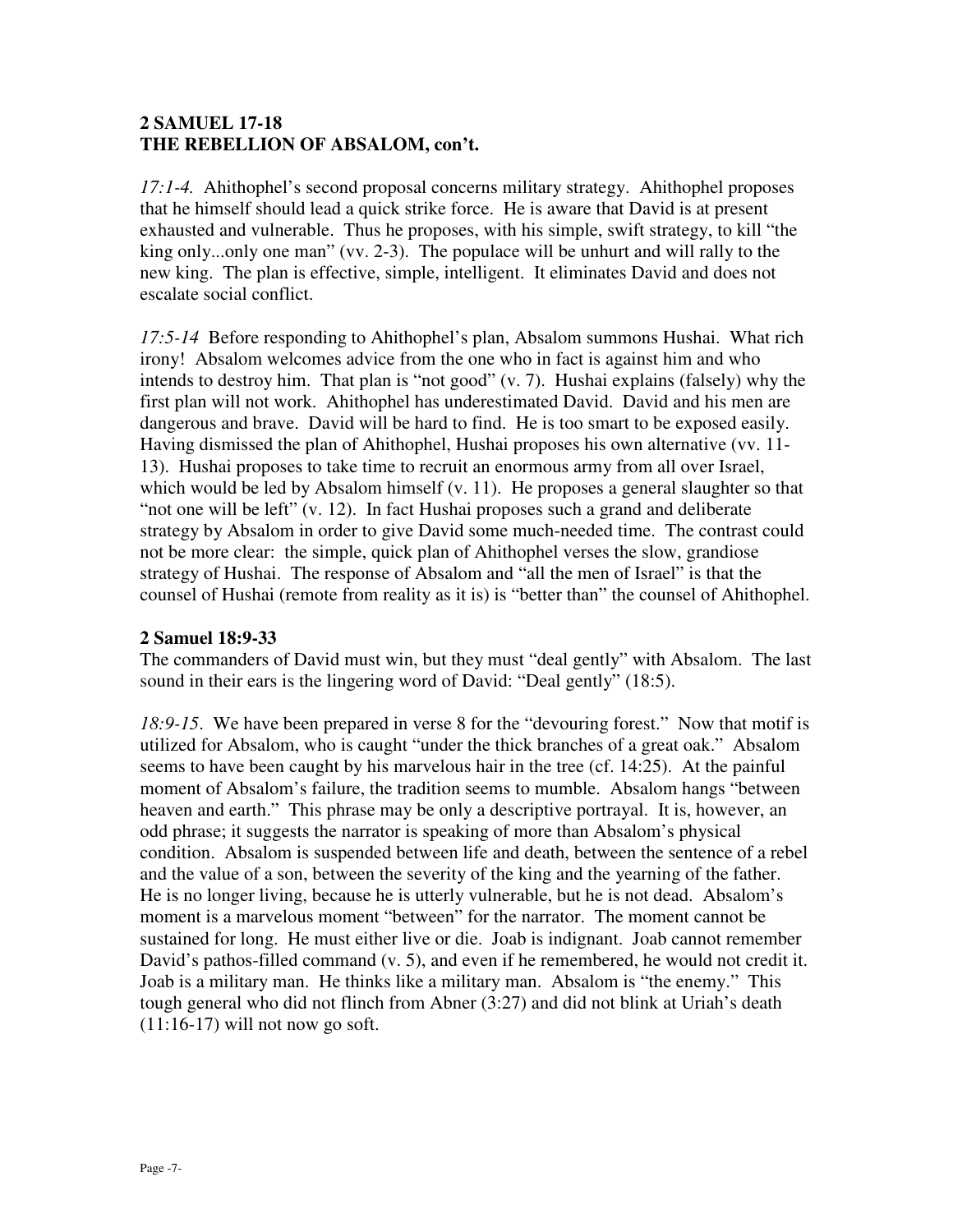#### **2 SAMUEL 20 A SEPARATIST MOVEMENT**

David has been promised the throne by Yahweh and has received it. It is, however, a fragile crown, tenuously held. David's rule is regularly at risk and in question. The most dramatic case of risk was Absalom's revolt (15:1-19:8). Second Samuel 19:41-43, however, indicates that the unity of north and south was never well established. A Benjaminite named Sheba leads a separatist movement against David. Sheba asserts that the tribe of Benjamin (with its old Saulide identity and its older Mosaic tradition) has never been a part of the ambitious Davidic enterprise.

# **2 SAMUEL 21 A NARRATIVE AND A LIST**

# **2 SAMUEL 23 A SONG AND A LIST**

*23:1-7.* Three motifs form the basis of our exposition. First, God has raised on high the anointed (v. 2), who is addressed by the "Spirit of the Lord" (v. 3). Kingship – that is, the kingship of David – is not a historical accident of human achievement. It is the result of God's resolve to create a *novum* in Israel. Kingship in Israel is a gift of God's sovereign power; the king lives only by the decree (word), power (spirit), and will of Yahweh. The king's authority is not a political convenience but belongs to God's ordering of creation. On the other hand, the high claim is a warning to the king that the king is never autonomous or self-made.

Second, the king is to rule "justly" (v. 3). Kingship is not merely a gift of power. It is a concern for public well-being. Royal theology at its best summons the king to attend to issues of justice and righteousness, to the administration of public power for the sake of the weak, powerless, afflicted, and marginal (e.g., Psalm 72).

Third, verse 5 contains an articulation of God's most enduring promise in Israel, "An everlasting covenant." The conviction that God has made an abiding, unconditional promise with "my house" appears to echo and derive from the royal decree of 7:14-16.

These three motifs then – God's sovereign power (vv. 1-2), God's moral expectation (v. 3), and God's abiding fidelity  $(v, 5)$  – provide the clues to the shape and significance of David's rule.

## **2 SAMUEL 24 A SIN AND A PRAYER**

*24:1.* The narrative begins abruptly. Yahweh is angry. We are not told why; the narrative does not speculate or explain.

*24:2-9.* The census ordered by David is a sin. The census serves primarily as a preliminary act for the military draft and for taxes (cf. I Kings 4:7-19, 27-28). The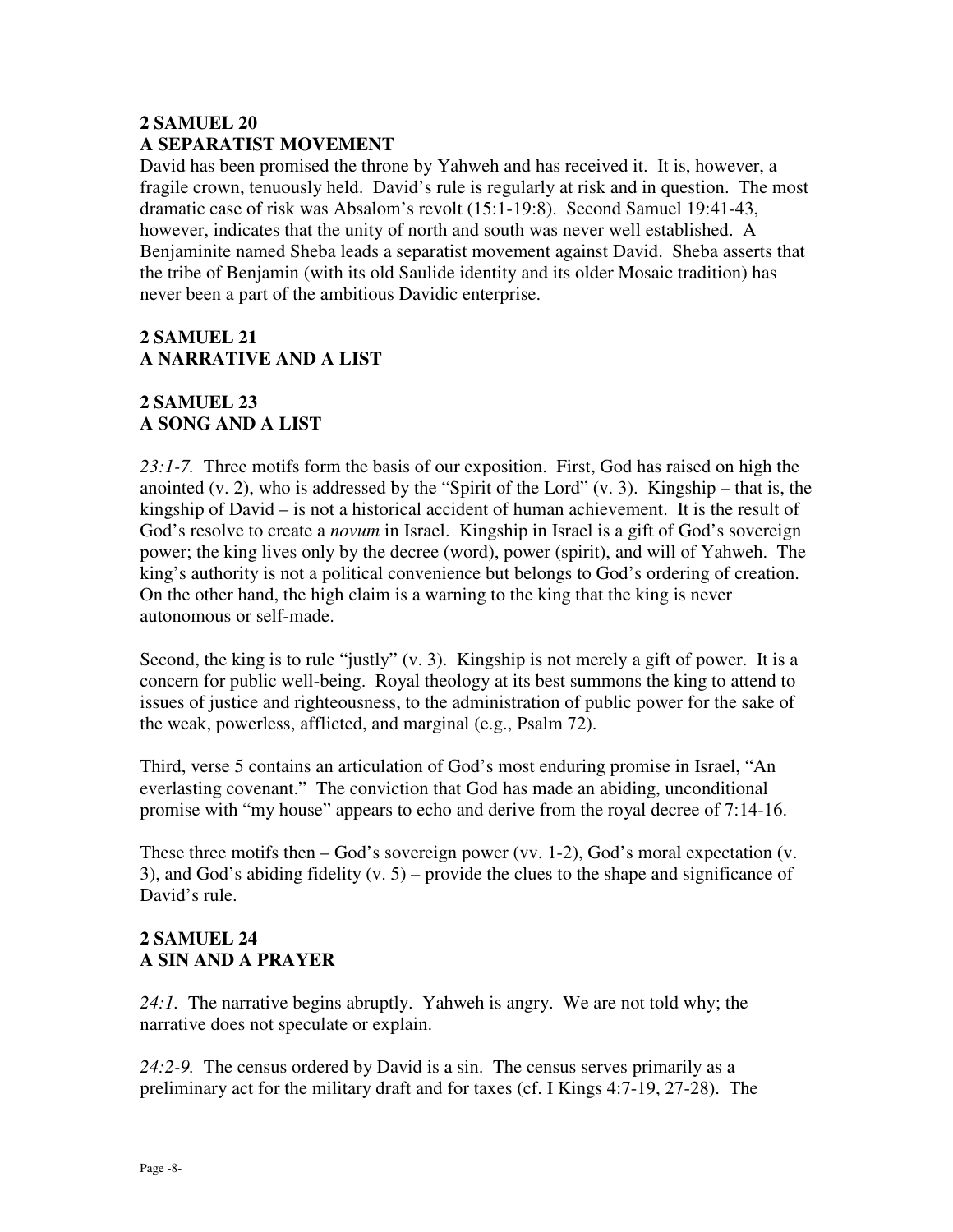census is a serious departure from old, informal modes of power and administration. In that earlier innocent world, a census is not needed, because (1) a draft is not necessary when the local militia can be depended upon in times of war and (2) taxes are not needed because the government is not so expansive. It is the breakdown of primary face-to-face relations that lead to such a formal organization of power. In this narrative Joab is the voice of the old tradition (v. 3). Joab here echoes the sounds made by old grisly Samuel. Joab recognizes that the census is a serious shift of modes of power and is therefore a violation of God's will. When the protest is rejected by David, Joab characteristically acts to execute the king's will.

The description of the census bespeaks not only high organization, it conjures swift runners, powerful horses, fearful royal agents invading old villages and settled relations (vv. 4-8). The census is the long, ruthless arm of the military state intruding into tribal and village life. The census is much like that of Caesar Augustus (Luke 2:1). It is not a benign act of counting but an act of bureaucratic terrorism. In the end, the narrative is explicit. The purpose is to count potential soldiers, "valiant men" (v. 9).

*24:10-17*. We are not told how, but David comes to recognize the dreadfulness of what he has done (v. 10). The power and attractiveness of David is that he still recognizes and cares. David is so unlike Solomon, for Solomon in his ideological obtuseness would not have acknowledged the affront against the very character of his own people. David must be punished, but he may "pick his poison" from three options. David's choice of punishment is rooted in his faith: "Let us fall into the hand of the Lord, for his mercy is great" (v. 14).

In verse 14, David eliminates only one of the three possible punishments, exposure to human foes. There is, however, no further debate about punishment. In verse 15, pestilence is given as punishment. An "angel" is dispatched by God to execute the punishment. The angel is introduced as abruptly as is Yahweh's anger in verse 1. The angel, necessary to the development of the plot, is introduced without comment.

In the midst of the execution of punishment, in the midst of the dramatic destruction of David's kingdom, there is a staggering theological affirmation: "Yahweh repented" (v. 16). Yahweh suddenly stopped the destroying angel. The punishment is stayed. It is stayed not because of David's confession but because Yahweh is merciful.

*24:18-25.* It remains for David to commit an act of visible, obedient piety. David follows the counsel of Gad (v. 18). He will build an altar in the very place where the angel's hand was stayed.

David will not sacrifice what costs him nothing (v. 24; cf. I Chronicles 29:14-17). The term "nothing" is *hinnam.* Could this word be a reference, albeit hidden, to Hannah, who had nothing and who lived gratefully? Unlike Hannah, David has economic means and so his obedience is more demanding. David must pay his way. Because he has more, more is required (Luke 12:48). David pays. He builds the altar. He worships (v. 25a).